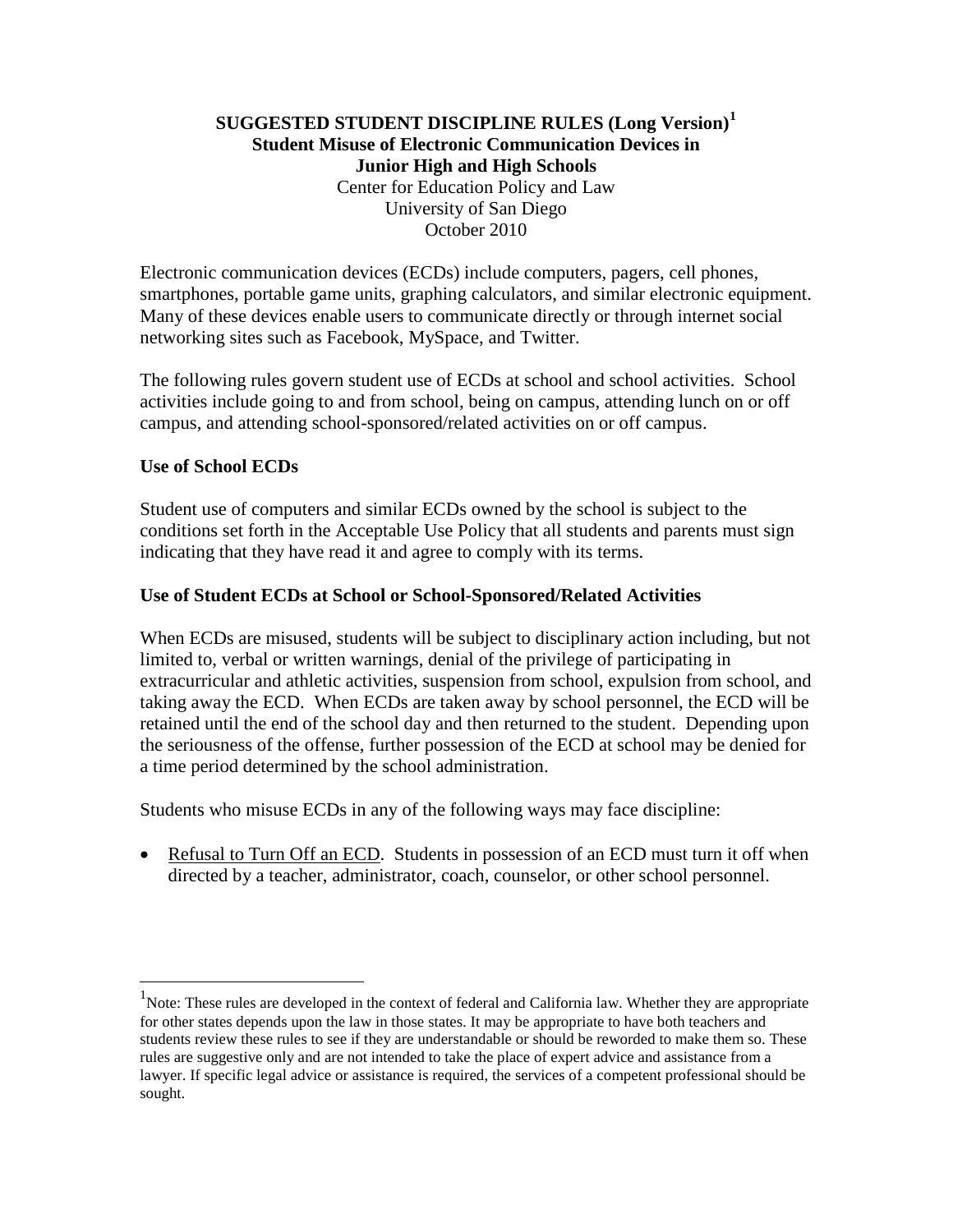- Cheating. Students may not use ECDs in or out of the classroom to get or give answers to tests, to copy information available on the internet and submit it as the student's own work, or to engage in any similar form of electronic cheating.
- Cyberbullying. *Bullying* means threatening another person by words (name-calling, dissing, shunning) or by physical force (pushing, shoving, restraining).
	- o *Cyberbullying* refers to bullying that is done electronically through ECDs and that causes physical or emotional harm to the victim, or disrupts school activities. This form of bullying may either be sent directly to the victim or indirectly through messages sent to others. This includes, but is not limited to, blogging and posting on social networking sites.
- Harassment. Spoken, written, or graphic attacks against someone made in person or through the use of ECDs that materially disrupt classwork, cause substantial disorder, or create a hostile educational environment for school personnel or students is known as harassment.
	- o Harassment because of a person's race, color, religion, ancestry, national origin, gender, sexual orientation, medical condition, or disability is illegal in California and absolutely prohibited.
- Disruption of School Activities. Disruption of school activities occurs:
	- o If instruction or educational activities are significantly interrupted,
	- o Students and educational personnel are denied access to or cannot focus on classroom or out-of-classroom activities, or
	- o Continuous disciplinary measures are necessary to maintain order and protect persons and property from harm.
- Sexting. Sexting means taking, sending, forwarding or asking to receive messages, photos, or videos of persons who are partially or completely undressed or are pretending to or actually performing a sexual act.
- Threats. Students may not use ECDs to communicate a serious intent to harm or assault students or school personnel.

### **Searches of Student ECDs by School Personnel**

Students must turn over the ECDs in their possession at school or schoolsponsored/related activities to school personnel upon request. Failure to do so will be grounds for disciplinary action. School security, law enforcement, or both may be contacted at the discretion of school personnel.

School administrators and school security may conduct searches of student ECDs when there is reasonable cause to believe that the search will reveal evidence of a violation of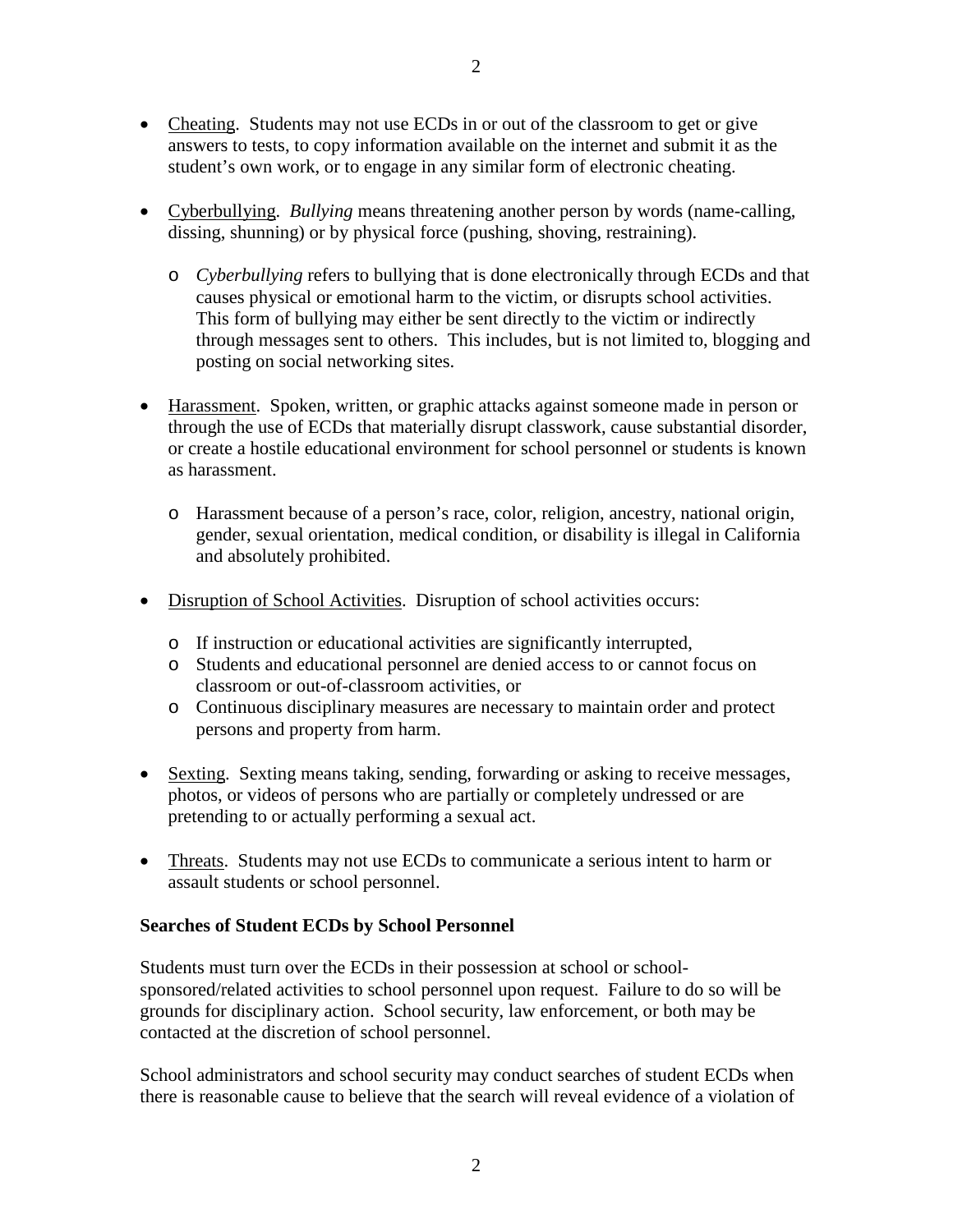one or more of the rules set forth above. The search will be limited to the context within which the alleged misuse occurred.

# **Use of Student ECDs Away from School**

Normally, students have the same rights as any other person outside of school to exercise free speech through the use of their own ECDs. However, if the interests of the school are affected, then such use will subject students to disciplinary action.

Students who use ECDs outside of school to cyberbully, harass, or threaten other students or school personnel will be subject to school discipline. Sexting that originates outside of school may also be subject to discipline if the messages, photos, or videos reach school grounds.

Students will face disciplinary action for off-campus use of ECDs in their possession if they *reasonably knew or should have known* that the off-campus ECD communication would appear on campus and if the effects cause *significant disruption of school activities* or *significant interference with the rights of others* at school or school-sponsored/related activities.

- Significant disruption is evident if:
	- o Instruction or educational activities are interrupted,
	- o Students and educational personnel are denied access to or cannot focus on classroom or out-of-classroom activities, or
	- o Continuous disciplinary measures are necessary to maintain order and protect persons and property from harm.
- Significant interference with the rights of others is evident if:
	- o The ability of students to participate and learn in a safe schooling environment is limited by psychological harm, physical harm, or threat of physical harm;
	- o The ability of school personnel to carry out their responsibilities is limited through intimidation sufficient to cause psychological harm, physical harm, or threats of physical harm; or
	- o There is reasonable fear of damage to school property or the property of students and school personnel.

I have received a copy of this set of student discipline rules governing the use of electronic communication devices in my possession. Failure to follow these rules will result in disciplinary action and restriction or denial of my right to possess and use such devices at school and school-sponsored/related activities.

\_\_\_\_\_\_\_\_\_\_\_\_\_\_\_\_\_\_\_\_\_\_\_\_\_\_\_\_\_\_\_\_\_\_\_\_\_ \_\_\_\_\_\_\_\_\_\_\_\_\_\_\_\_

Name of Student (print) Date